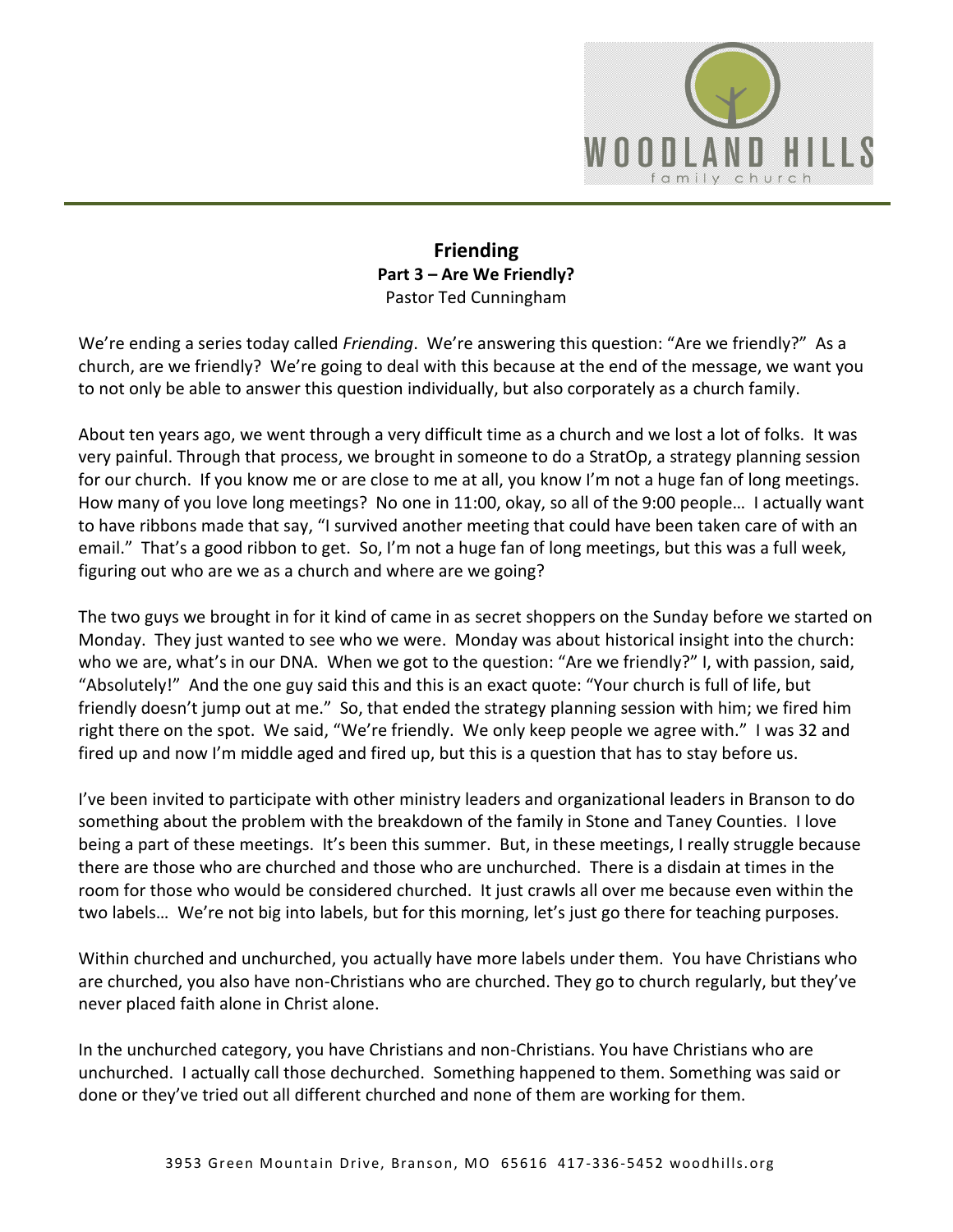I always like to tell those people, "Where you go, there you are. Maybe it has a little bit to do with you as well." Then you also have non-Christians who are unchurched.

In this meeting, I'm struggling because I feel like we have to choose, as a church. We are either going after churched or we're going after unchurched. I'm here to tell you, we don't. We, as a church family, are called to love one another. Jesus said, "By this all men will know that you are my disciples by the way you love one another, by the way you care for one another." I believe we should love one another and be the family of God as we reach out to the lost and to the seekers. We don't have to choose between the two.

We're going to use the term *seeker* for just a moment to look at four different types of churches, how churches look to those who are part of the family of God, and what we do about it. Then I'll share with you the heart and DNA of this church. It's actually been part of my DNA for like 20 years.

### **Seeker Adverse**

This is my term. These are churches – maybe you've been to them – where when first time guests show up, they're not really prepared or you may even get the feeling they don't want you there, like you're kind of in the way. As a youth pastor, this wore me out because we would work so hard to get the young people from the community in and then they would come in and the senior adults we be like "Tell them to take their hats off!"

"I'm not telling them to take their hats off. We want them to get to know Jesus. We are not a behavior modification church; I'm not here to clean them up. We let Jesus clean them up." And all God's people said… Amen. I'm like, "No, stop it!" That was the seeker adverse: "We don't like the way he looks, the way he talks, the way he smells." We've got to move past this in encouraging churches and followers of Jesus to realize please don't allow your political beliefs to be the most important thing about you. Please don't refuse to associate with someone who doesn't agree with you on Twitter politically.

### **Seeker Sensitive**

We have a desire at this church... We're not seeker adverse, but we call ourselves seeker sensitive. It's very important to understand. You probably get this in my talks. I speak to believers, primarily, but in a way that doesn't offend seekers unnecessarily. We don't go to level in the message where… I don't use seventy-five-dollar words, I don't get into a lot of Greek and Hebrew. I want to explain the truths of the scripture in a way that someone brand new to our church who never studied the Bible before, can understand it and can get it. We are still speaking to believers, but we're seeker sensitive. We're always thinking about what a first-time guest to our church, to our assembly feels or thinks when they gather here, when they come to be a part of what's happening here on a Sunday.

For example, years ago… I share this a lot and I haven't shared it recently. I got back to our church from a trip and something happened while I was gone and it just shocked me to the core. I wasn't prepared for it and I was shocked when it happened. But, it also proves the point that we are not a pastor led church; we're an elder led church.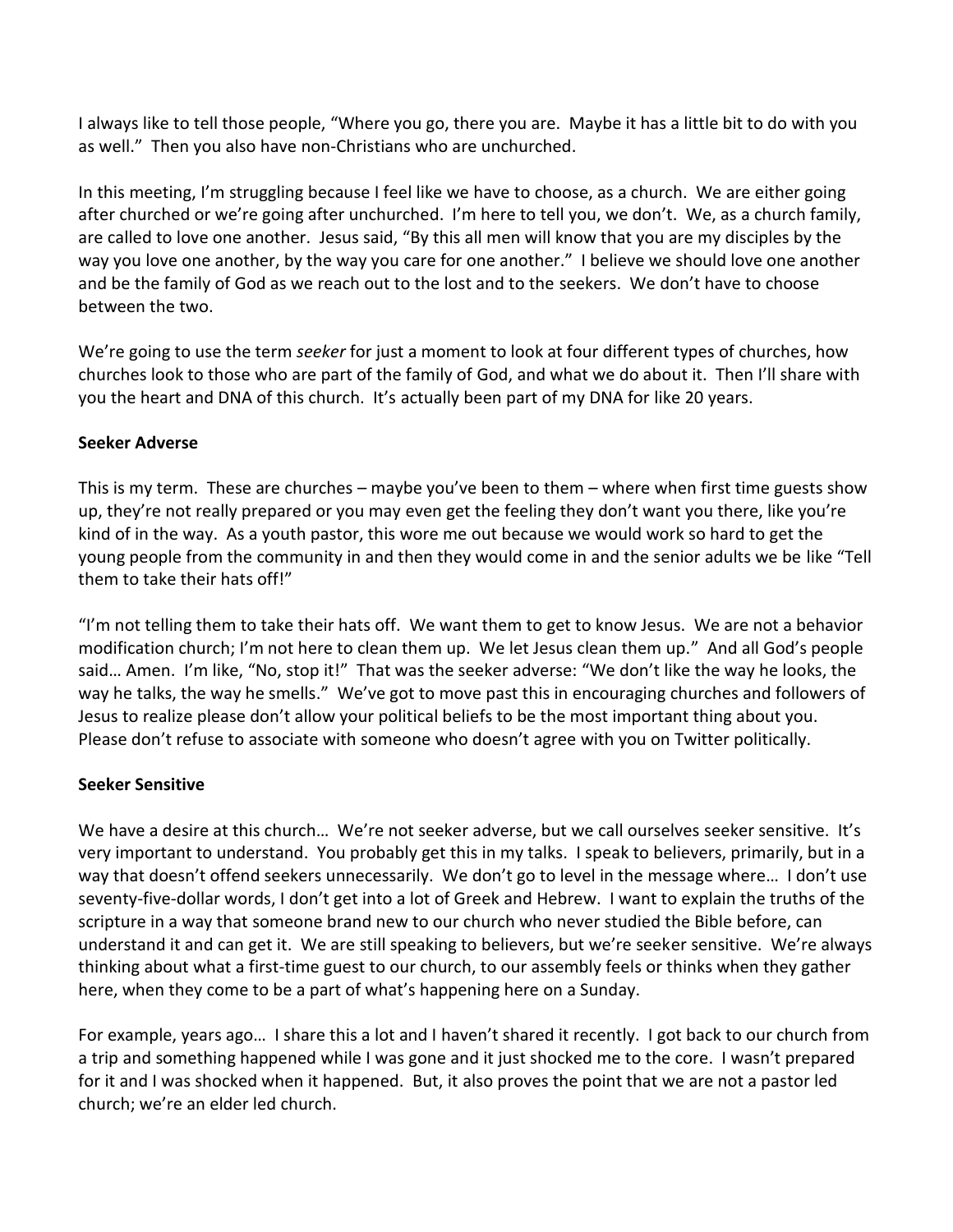For years, we've said around there that we don't have change jars all around our church. We don't have a college fund change jar and then this mission trip is happening, so put your loose change there and then we have loose change collected for this over here, like you see when you go to the checkout line sometimes at grocery stores or restaurants. We say unchurched, non-Christian people already have a view of the church that we're out to get their money. They see the televangelists who have taken advantage of this and they drive the fancy planes. I don't know if you drive a plane. You fly a fancy plane or whatever it is. If you are new to our church, we haven't gotten our plane yet. That's what you need to know. That comes next year. But, it's already in their mind that we only want their money.

We don't want them walking into our church and seeing us nickel-and-diming them on the way in. "Here's where you give your change. We'll take your folded money in there." So, you can imagine. That's always been in my heart to be sensitive to that.

So, when I walked in this spring and I saw this ginormous orange change funnel in our Children's Auditorium, collecting change from children… I saw it and I saw all the kids dropping money in and watching it go around. I was like, "What happened!? How did that get here?" The heart behind it is to teach children how to be cheerful givers. That was the heart behind it, but I'm standing there the first Sunday I saw it, talking to a family visiting from Washington D.C. and the children were so in love with this that as I'm talking to the dad, the kids were coming over and reaching in all of dad's pocket and pulling out all of his money. I said, "Welcome to Woodland Hills; we're here for the dough, baby! We want your cash in large sums." I said, "This is just your change kids; get your dad's wallet when we go in there."

It just hit me. And Stephanie explained it and she said, "Here's why we're doing that. Do you want us to get rid of it?" I said, "No, but we do need to explain it." If you are brand new to our church, we're not here for your nickels and dimes. God doesn't need your money. That's not our heart.

If you're wondering what happened, somebody asked an elder and the elder said yes and we fired him last week, so he's done. No. But, we always have the lens of what those who are far from God are thinking? And do we put up unnecessary barriers to the gospel? Sometimes we do that as a church.

### **Seeker Oriented**

About 16 years ago, I was part of a church and was almost fired over this issue right here. I was a seeker sensitive pastor in a seeker oriented church. A seeker oriented church means that everything you do, every program started, and the message that are given are spoken directly to the seeker. This creates a challenge. It's a big deal because some would say seeker oriented is evangelism and seeker sensitive is discipleship. The church – understanding the gathering, the assembly – is the family of God. When we gather, we are gathering as the family. We'll get into that a little bit more in a second.

### **Seeker Goofy**

You know I labeled this one too. Some churches have gone so far with seeker oriented, I now put them in a new category called seeker goofy. This is making assumptions about lost people that aren't even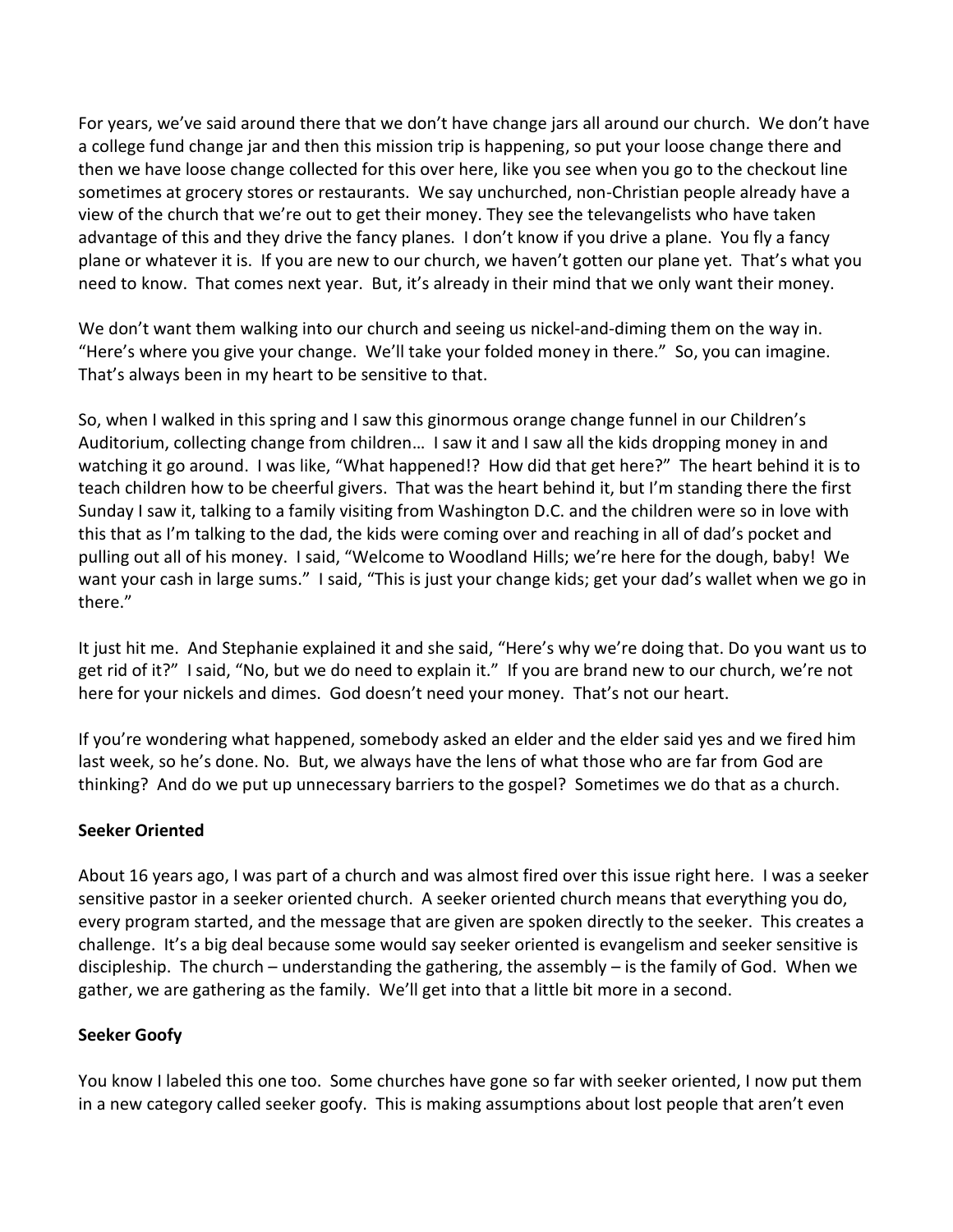true. Churches are going so far out of the way and they are saying, "Just because we can, we should." And it's kind of in your face. I've been to churches where they said, "If you wouldn't mind, don't take a Bible up on stage with you." I kind of put that in seeker goofy because I've never met a seeker who is offended by a pastor holding a Bible. If anything, I think they expect it. They expect us to talk out of this book.

If anything, they don't want my thoughts, words, or opinions; they want this book. It's the reason they come to us for weddings. They're like, "Our lives are so screwed up that we need to do something redeeming." It's the reason they come to us for funerals. They want the Word of God spoken. It's the reason when they start having kids, they come to the church because they're like, "We're going to screw these kids up so bad; we better figure this out." So, I think we've just got to be careful not to assign motives to seekers and thoughts to seekers that they don't even have.

I'll have pastors sometimes tell me, "Here's who is coming to our church." If I've been to their church... I visit some 50 churches a year, so I see all kinds of churches. Some of them that are watching on line now are going, "What category is he putting us in?" I'm just saying sometimes we assume people are here that aren't even here and we have to guard that.

This is an important conversation as we look at what a friendly church is and I'm bringing it to you in three points because I spent yesterday with Baptists in Houston. I had four points, but I had to trim it down. It's only three points; we'll end with a poem and send you on your way.

### **Friendly churches accept everyone.**

And all God's people said… Amen! Jesus is for everyone and that's why this church will always be for everyone. We want everyone coming in here. We want everyone experiencing what's going on at Woodland Hills. If you're here today hung over, welcome to Woodland Hills Family Church. I'm not making a joke about that. I'm telling you we're glad you're here. If you smoked weed before coming in here, welcome to Woodland Hills Family Church; we're glad you're here. If you're here, living with your boyfriend, living with your girlfriend, please hear this is the heart of our church, we're glad you're here. You are accepted here, but now watch where this goes and stick with the whole message.

I had someone come up to me after the first service… I'm not going to share that story. I'm sorry, but I need to guard that. But, I want to share it. It's a good story. It'll be out in about six months. But it was someone who told me… I'll just tell you this, but I can't tell you a lot of it. No! I'm not telling you; I'm going back to this point right here. It was someone who said, "I've been coming on and off for a year and I would not call this church friendly." I wish I could tell you more of the story, but I can't. I dug into it with her. I wanted to know what she meant. It was a lifestyle issue. She was like, "I know what you believe and I don't feel it aligns, but today did make a lot of sense."

So, if you here today thinking *I've never been in a church that has accepted me*, know the difference between we accept everyone wherever you are at right now, but that doesn't mean we want you to stay that way. Jesus is for you. Jesus loves you. But, we love you so much we don't want to see you stay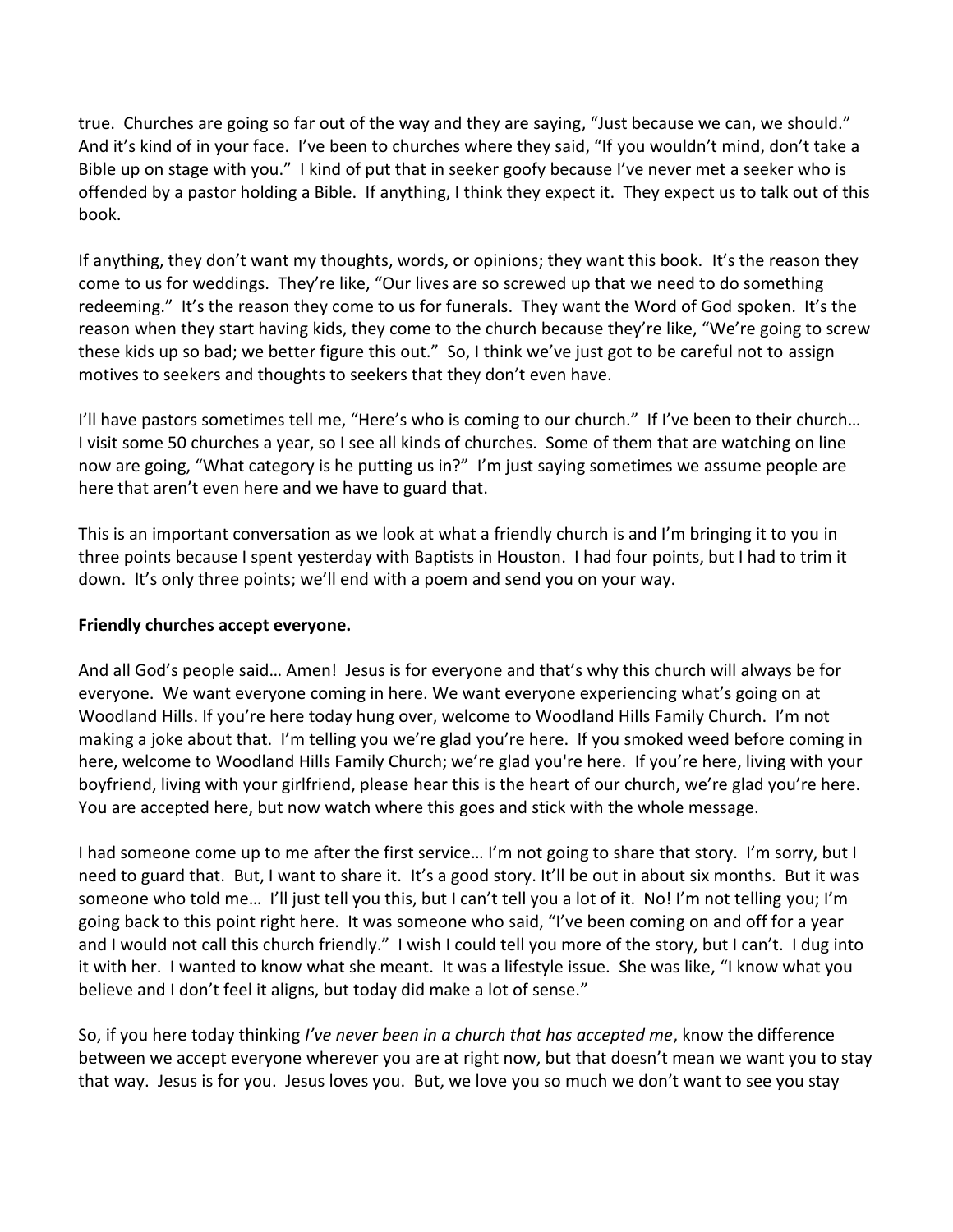that way. So, accepting you… Stick with us so you understand what that means by the end of the message.

Jesus spent time with those who were far from him. And when he associated with them, he was accused of being one of them. Here's what the scripture says in Matthew 11: *[19](http://www.studylight.org/desk/?q=mt%2011:19&t1=en_niv&sr=1) "The Son of Man*… Jesus. *"…came eating and drinking…"* Welches Grape Juice. This verse tears up some denominations, you know it, but I'm going to say it again. Jesus came eating and drinking, *"and they say, 'Here is a glutton and a drunkard…'* Let me tell you, Jesus was sinless. He was the perfect God-Man. He was never a glutton and he was never a drunkard. But, they said, he's *'a friend of tax collectors and sinners.'***"** He associated with them and so they said he must be one of them. No, Jesus was for everyone.

So, years ago, something came out in the church. It was probably ten years ago and it was because this big idea and I just want to break it down. I'd love for home groups to discuss it and debate it even. It's the big idea here: **People want to belong before they believe**. If you came from a church that was a hardline church on formal church membership, this statement wears you out because you would say, "You cannot belong to our church until you profess faith in Jesus and are baptized. When you believe, then you can belong."

This is a tricky statement. I've wrestled with this statement. I have a lot of dear friends who have taken this statement on as a mission statement for their church. My issue with this statement unexplained is it's confusing for Christians, it's confusing for non-Christians, and it begins to redefine the local church. Here's what I do get. The seeker comes into Woodland Hills Family Church and they want to see if this is a group they can hang with, if this is a group where they can see that their lifestyle reflects what they say they believe. "I want to get in here and sniff them out a little bit. I want to find out what's going on. I want to spend time with them socially." They are okay with that with the word *belong*. And they will belong socially before they say, "I believe and I place faith in Jesus."

Here's where we must be careful. Before you placed faith alone in Christ alone, here's what the scripture says of you. You were conceived in iniquity, you are of your father the devil and a child of darkness. After you place faith in Jesus Christ, you become a child of God and a part of God's family. The reason this can become a very confusing statement if we don't explain it is because we don't want people thinking you can be a child of God, you can be part of the family of God before you believe. That is not biblically or theologically how it works. Biblically and theologically, you place faith alone in Christ alone to become part of the family of God.

If you've been here for a while and you're like, "I feel like I already belong, that's why when we talk about Starting Point and church membership, I get offended because I'm already part of you." We want to remind you; faith alone in Christ alone. Believing in the name of Jesus, confessing Jesus as Lord, and believing that Jesus was raised from the dead, scripture says you are saved and you become a child of God and you become part of the family of God and you belong to the family of God.

When we are talking about family… I want home groups to debate the belong versus believe in that order because if we're talking about it socially and being together and having seekers in the gathering of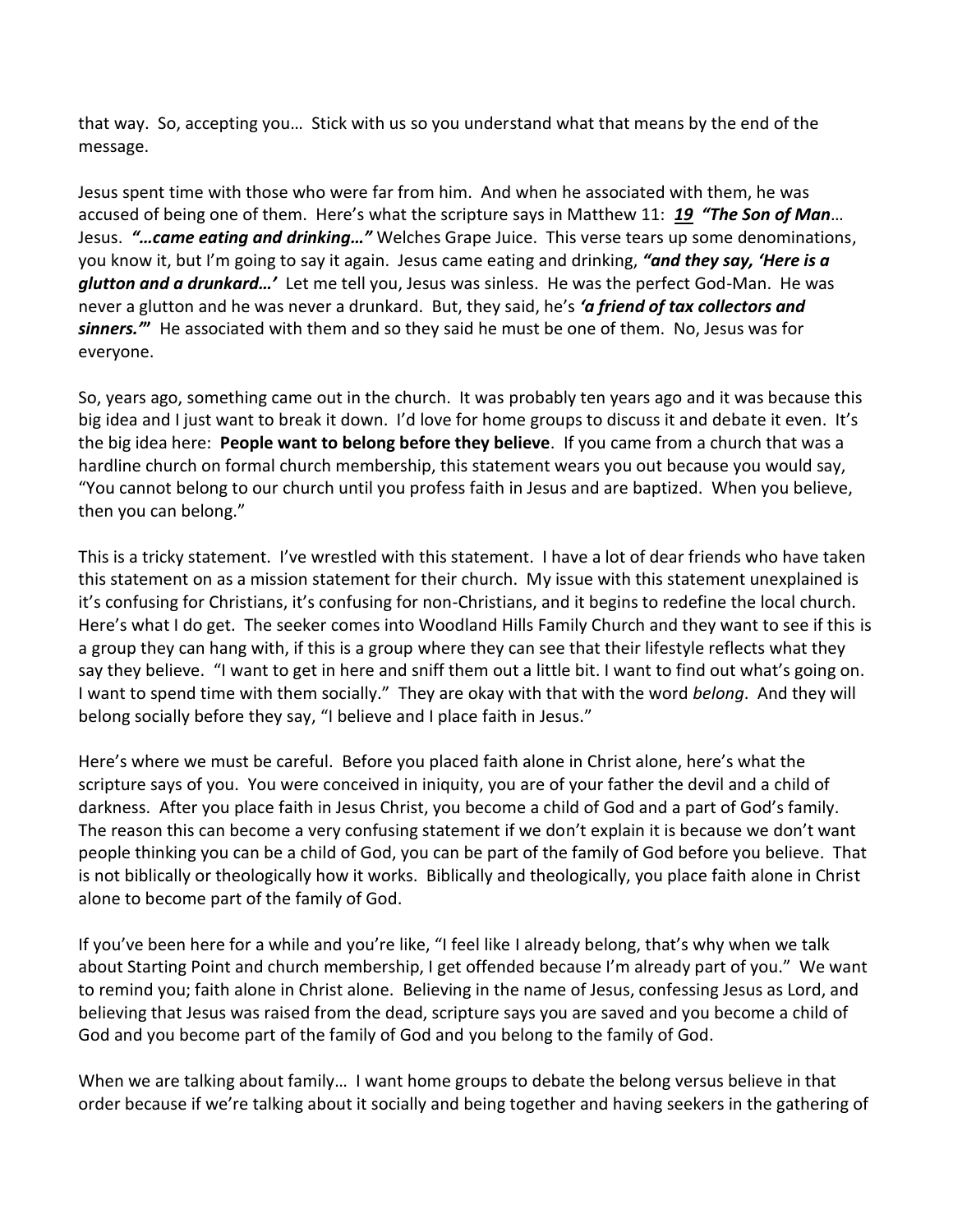believers, great. If we're talking about belong means you are a part of the family of God, that we don't jive with biblically.

In Hebrews 10, we read this and let's talk about this because the word *ecclesia* is the Greek word which means a gathering, a congregation, an assembly. *[24](http://www.studylight.org/desk/?q=heb%2010:24&t1=en_niv&sr=1) And let us consider how we…* Brothers and sisters in Jesus Christ, the family of God. *…may spur one another on toward love and good deeds, [25](http://www.studylight.org/desk/?q=heb%2010:25&t1=en_niv&sr=1) not giving up meeting together…* If you grew up in an independent, fundamental, pre-millennial, King James Version only Baptist church, the King James says this and boy, I heard this message I can't tell you how many times. Verse 25 reads *Not forsaking the assembling of ourselves together*.

That verse was used on Sunday morning to get people back for Sunday night and Wednesday night services. We'd have 200 on Sunday morning and about 80 in Sunday night and Wednesday night. This verse is not to get Christians to Wednesday night services. That's not the point of this verse. The point of this verse is that you and I would assemble. This is why when I'm in a meeting and the local church is being knocked down by other Christians, I'm going, "But, we can't move away from the fact that we are supposed to assemble. We are supposed to gather. It's that important.

If you don't think assembling is important, I want you to think about Denise Bevins, Cedric Bevins, Savohna Pace who were here on Monday and a few hundred of you gathered around them. You assembled around them to mourn with that family the life of Donald Bevins. We mourn together, we rejoice together, we spur one another on to love and good deeds. …*as some are in the habit of doing, but encouraging one another—and all the more as you see the Day approaching.*

This is why Paul's passion to the church at Corinth… He said, "I hate to hear that your assembly is destructive. I hate to hear that when you gather, it's not good for the family of God." He says it this way in 1 Corinthians 11, *[18](http://www.studylight.org/desk/?q=1co%2011:18&t1=en_niv&sr=1) In the first place, I hear that when you come together as a church, there are divisions among you, and to some extent I believe it.* This is what the world is to see: us assembling and enjoying the favor of all people, enjoying one another's company.

In James 2, we read about how we do accept everyone and how we have to be careful not to show favoritism in the church. *[1](http://www.studylight.org/desk/?q=jas%202:1&t1=en_niv&sr=1) My brothers and sisters…* Again, speaking to believers. *…believers in our glorious Lord Jesus Christ must not show favoritism.* And then he gives an example. *[2](http://www.studylight.org/desk/?q=jas%202:2&t1=en_niv&sr=1) Suppose a man comes into your meeting wearing a gold ring and fine clothes, and a poor man in filthy old clothes also comes in. [3](http://www.studylight.org/desk/?q=jas%202:3&t1=en_niv&sr=1) If you show special attention to the man wearing fine clothes and say, "Here's a good seat for you," but say to the poor man, "You stand there" or "Sit on the floor by my feet…"* Taking on the posture of a servant. *[4](http://www.studylight.org/desk/?q=jas%202:4&t1=en_niv&sr=1) …have you not discriminated among yourselves and become judges with evil thoughts?*

*[5](http://www.studylight.org/desk/?q=jas%202:5&t1=en_niv&sr=1) Listen, my dear brothers and sisters: Has not God chosen those who are poor in the eyes of the world to be rich in faith…* Blessed are the poor. *…and to inherit the kingdom he promised those who love him? [6](http://www.studylight.org/desk/?q=jas%202:6&t1=en_niv&sr=1) But you have dishonored the poor. Is it not the rich who are exploiting you? Are they not the ones who are dragging you into court? [7](http://www.studylight.org/desk/?q=jas%202:7&t1=en_niv&sr=1) Are they not the ones who are blaspheming the noble name of him to whom you belong?* And then he reminds them.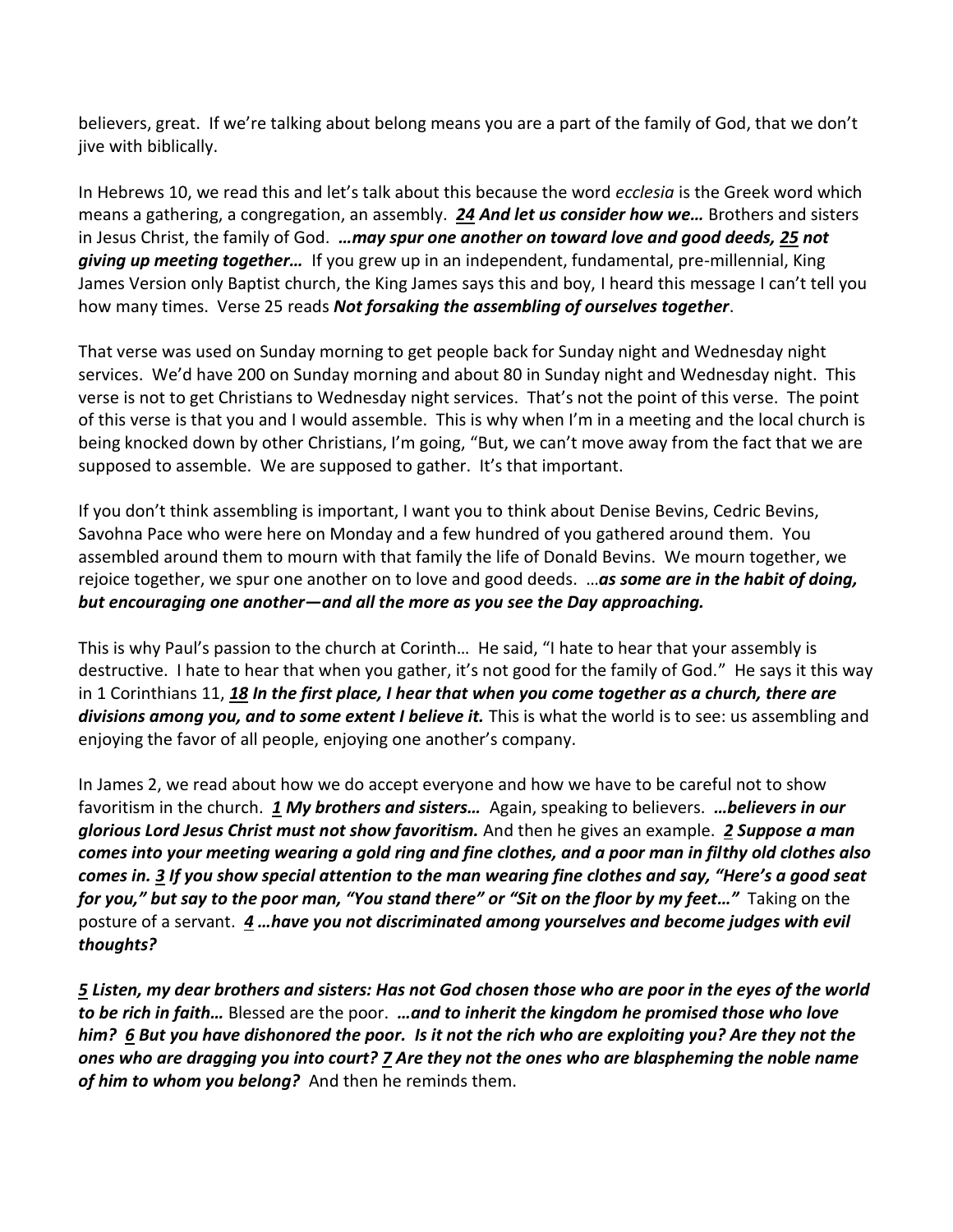# *[8](http://www.studylight.org/desk/?q=jas%202:8&t1=en_niv&sr=1) If you really keep the royal law found in Scripture, "Love your neighbor as yourself," you are doing right.* Accepting everyone.

The idea behind belong and believe I think is as clear as it is to us from scripture. When we get together, there should be so much love oozing out this congregation that people passing by go, "We want to be a part of that." I think the problem today in a lot of churches – and we don't want it to be a problem in this church – is that people walk by and they say, "I've got enough of that at work. I've got enough of that in business meetings." We want them walking by and going, "I see something there. There's something different. I want to be a part of that," and they come and they begin to inquire.

Have you ever been walking through a mall or an airport and you're in the middle of a conversation and all of the sudden you sniff the air and you're like, "Ohhhh, I know what that is. That's Cinnabon. Cinnaboooooon!" Something changes in you. You completely forget everything you were doing and you follow the smell because you just can't handle it. No cinnamon roll on the planet smells like Cinnaboooooon. Even if I don't have time to stop, I walk by and say, "Blessings on you and the children that follow you. May generations that follow you be blessed for what you're providing the human race. Thank you."

That should be the church. People smell it and they see it…. You're like, "You truly accept everyone?" Listen, we love the fact that we smell marijuana in here. We love the fact that you're in here right now and you're struggling with lifestyle issues. We're glad you're here and we want you to know we're not just glad you're here; we want you to be a part of what's happening here when we assemble. And we hope you leave going, "Cinnaboooooon! Man, what they got going on there is so good; we've got to be a part of it."

### **Friendly churches remove barriers**.

Not only do we accept everyone, we go beyond just saying, "Hey, we're glad you're here, welcome." We want to remove barriers. This is kind of the heart of the seeker sensitive. We want to remove unnecessary barriers. We're a non-denominational church. We don't hold to a lot of traditions because we want it to be about Jesus, we want it to be about the gospel. We don't want to get so excited where we're honoring the traditions of men more than the teachings of Jesus. We don't want that, so we remove these barriers.

Many of you are here today… I talked to a lady after the first service. I think I can share this story. She's been looking for a church for some 13 years. She goes, "Everywhere I go, I could never really figure out what it's about, but over the last few months here, I've really figured out what it's about because all you people ever talk about is Jesus." I'm glad that's coming through. We want to remove barriers.

As we talk about the Lord… I love this story. If you want to flip back to the left and go to John 4, it's the story of the woman at the well*.* We don't have time to get into the whole story today, but I just love this story when we talk about removing barriers because Jesus engaged people in conversation and he associated with them. He would spend time with them. He spent time with the tax collectors and with the sinners.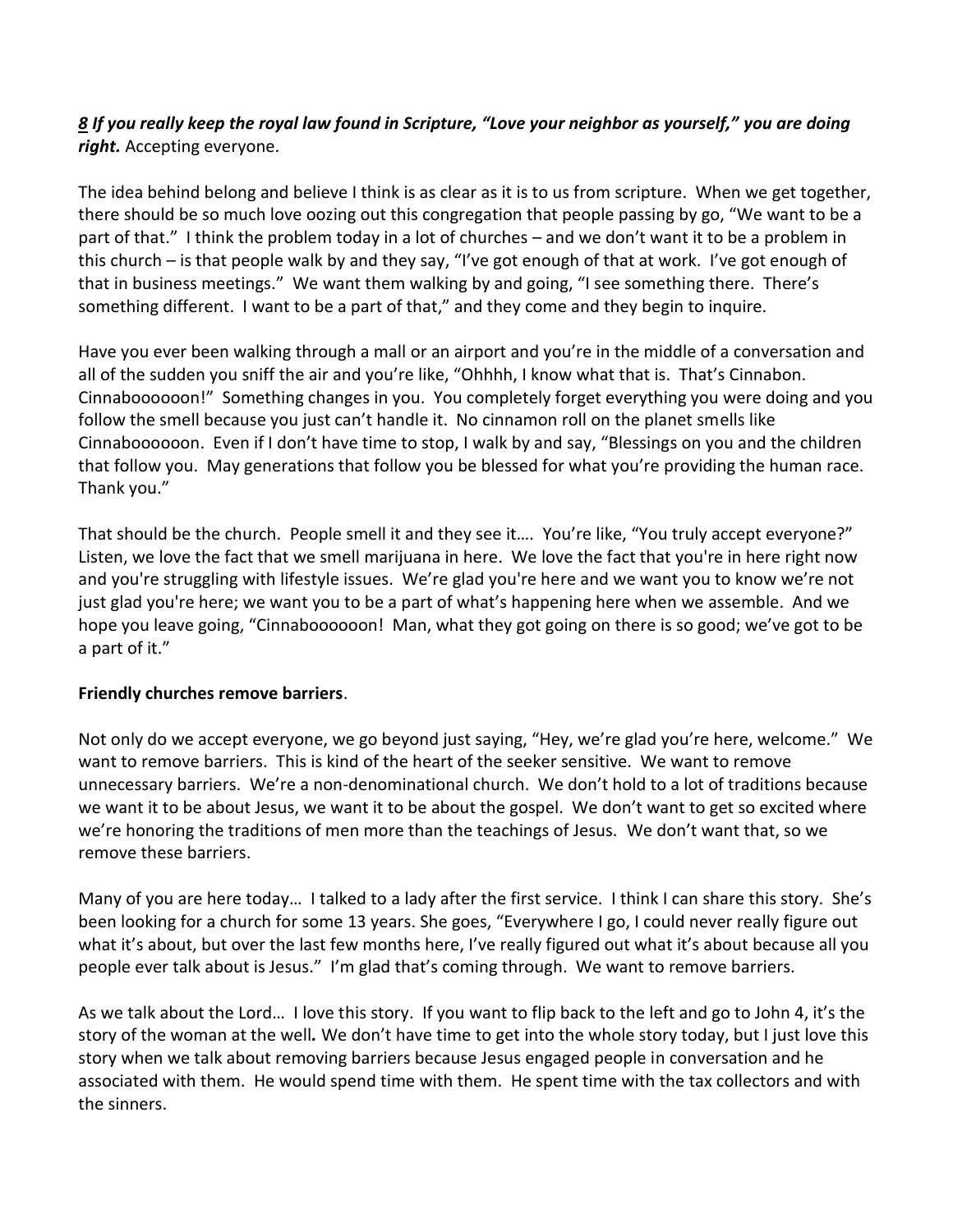*[7](http://www.studylight.org/desk/?q=joh%204:7&t1=en_niv&sr=1) When a Samaritan woman came to draw water, Jesus said to her, "Will you give me a drink?" [8](http://www.studylight.org/desk/?q=joh%204:8&t1=en_niv&sr=1) (His disciples had gone into the town to buy food.)* So, now he's engaging this woman in conversation. Here's why this is such a big deal, this is why it's a shock moment because she's like, "Why are you talking to me? Why would you talk to me?"

*[9](http://www.studylight.org/desk/?q=joh%204:9&t1=en_niv&sr=1) "The Samaritan woman said to him, "You are a Jew and I am a Samaritan woman."* Where did the Samaritans come from? In 722 BC, when the Assyrians defeated the Northern Kingdom of Israel and they exiled about half of the population out, they brought those from Babylon and Assyria into it. They intermarried with the Jews and they were considered a mix race. The children of the Jew and Assyrians that were brought in were now the Samaritans and the Judeans looked down upon them. *"How can you ask me for a drink?" (For Jews do not associate with Samaritans.)*

What we are going to see is Jesus is taking cultural, traditional, and racial barriers and saying "No, I'm engaging you in conversation."

*[10](http://www.studylight.org/desk/?q=joh%204:10&t1=en_niv&sr=1) Jesus answered her, "If you knew the gift of God and who it is that asks you for a drink…"* The Messiah. "…*you would have asked him and he would have given you living water."*

*[11](http://www.studylight.org/desk/?q=joh%204:11&t1=en_niv&sr=1) "Sir," the woman said, "you have nothing to draw with and the well is deep."* It was probably over 100 feet deep. *"Where can you get this living water? [12](http://www.studylight.org/desk/?q=joh%204:12&t1=en_niv&sr=1) Are you greater than our father Jacob, who gave us the well and drank from it himself, as did also his sons and his livestock?"*

*[13](http://www.studylight.org/desk/?q=joh%204:13&t1=en_niv&sr=1) Jesus answered, "Everyone who drinks this water will be thirsty again…"* This is important for us to understand as a church. He doesn't just remove the barriers and accept her and begin having conversations with her, he does what we're going to get to in the last point. He's going to teach her, he's going to share with her, He's going to tell her what living water is.

I think this is the sad part today for churches. To me, they spend so much time wanting to receive the lost and the seeker into the congregation, but they never tell them the next step. They never go the extra bit, but Jesus doesn't hold back. He says, *[14](http://www.studylight.org/desk/?q=joh%204:14&t1=en_niv&sr=1) "…but whoever drinks the water I give them will never thirst. Indeed, the water I give them will become in them a spring of water welling up to eternal life."*

# *[15](http://www.studylight.org/desk/?q=joh%204:15&t1=en_niv&sr=1) The woman said to him, "Sir, give me this water so that I won't get thirsty and have to keep coming here to draw water."*

Have you been in an uncomfortable situation. I'm looking out at a primarily Caucasian congregation right now. How comfortable are you walking up and engaging someone wearing a "black lives matter" shirt? How comfortable are you there? I think that's where Jesus would walk right up to that person and begin having a conversation. Black lives matter, blue lives matter, white lives matter, all these conversations we're having, but I'm wondering, follower of Jesus, if your politics are standing in the way of your faith. You're so worked up about things that you forget that we are called into uncomfortable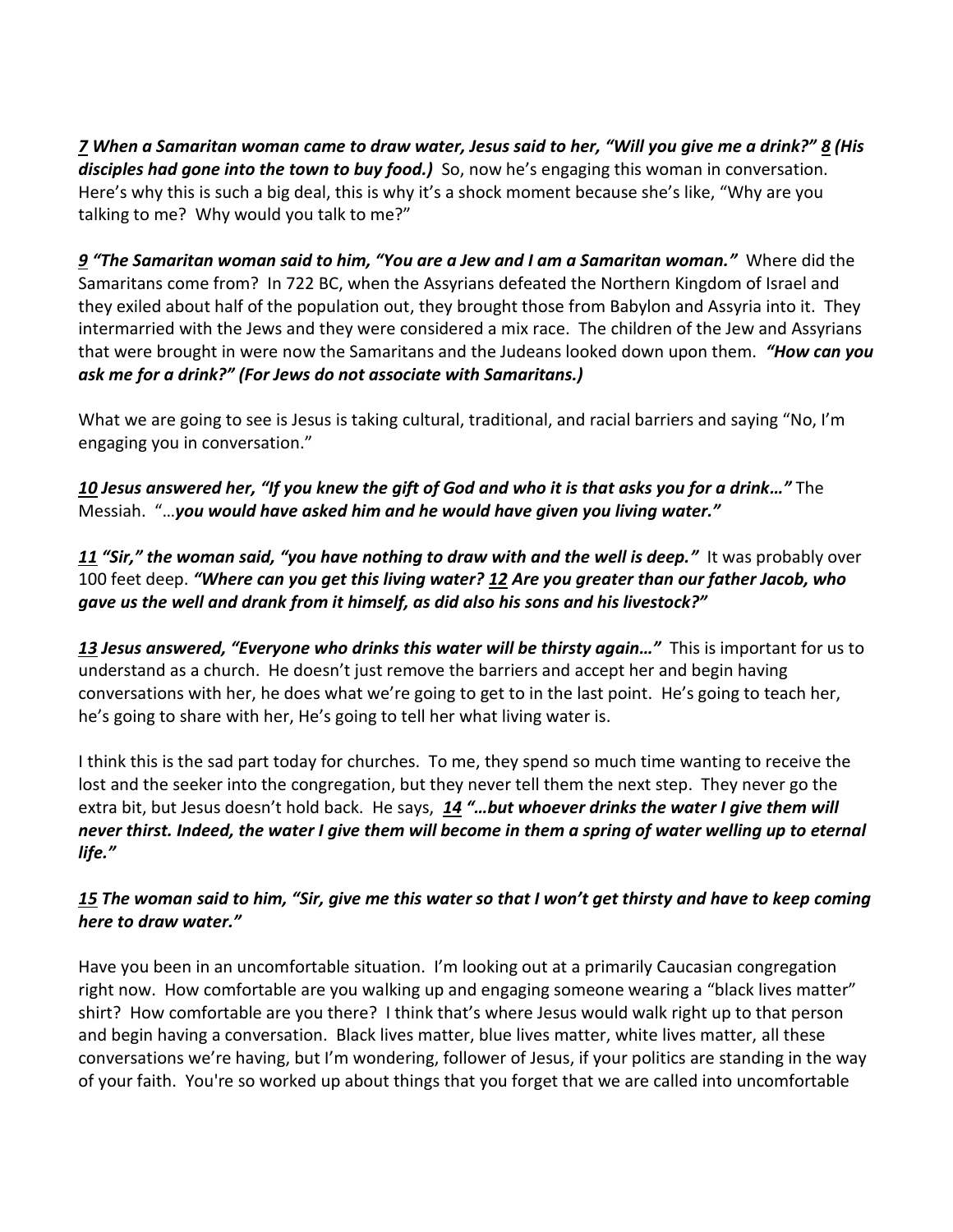conversations and we're supposed to be leaning in as Jesus leaned in. We're supposed to be taking on not just his message, but his life.

We've been doing family camp at Kanakuk Family Kamp for over ten years. Years and years ago, I was sitting in the back. It was the first night and they were starting the programming. It's a Christian camp and the counselors were passionate college students, full of zeal and they got a chant going. We don't do a lot of chants at Woodland Hills Family Church because it just doesn't work.

I was sitting back there near a guy who I could tell just didn't want to be there. He was probably ten years older than me. I could tell he was uncomfortable. Everything about his posture said, "I am closed. I don't want to be here."

They started this chant: "I love Jesus, yes I do. I love Jesus, how about you?" The guy was like *Where is the door? Get me out of here. I am running. Honey, I told you this was a cult. I knew it as soon as we drove through the gates and all the vines and walls that were built. I told you when it gets dark, the costumes come out. We've got to get out of here*. I could just see it all over him.

This chant started. I'm uncomfortable with chants and camping for me… I've always struggled with it… Anyway… We'll just move on.

The next day at The Bean, which is the coffee shop, I was looking for him because I could just tell he was a fish out of water. I sit down in the booth with him and I go, "Hey, I'm Ted." He introduced himself. We'll call him Jason. Jason shakes my hand and I go, "Jason, I've just got to ask. What are you doing here?"

He doesn't bat an eye when he says, "My wife caught me at a weak moment."

I said, "Tell me about it."

He runs a company in a city far from here and he said, "I was losing it all. I was losing my wife, losing my family. I was a mess because I'm an alcoholic. She said, 'You go to rehab and if you don't go to rehab, we're done.'" So, he checked into a 28-day program. If you've been through rehab, you know at some point when your family starts visiting… His wife showed up with a list of things that were going to change. She said, "You want to keep me, you want to keep this family, here's how you're going to toe the line, pal."

On that list was "Attend Kanakuk Family Kamp." And he checked every one on the list and there he sat.

I said, "It's not obvious that you're uncomfortable…" I became friends with him that week because, again, I just want… As uncomfortable as it can be, we're really good at getting into our home groups and getting into our Christian circles and learning a language and being comfortable hanging with people that we agree with, but can I just encourage you to get outside your comfort zone. Go have a conversation with someone that is shocked that you'd even be talking to them.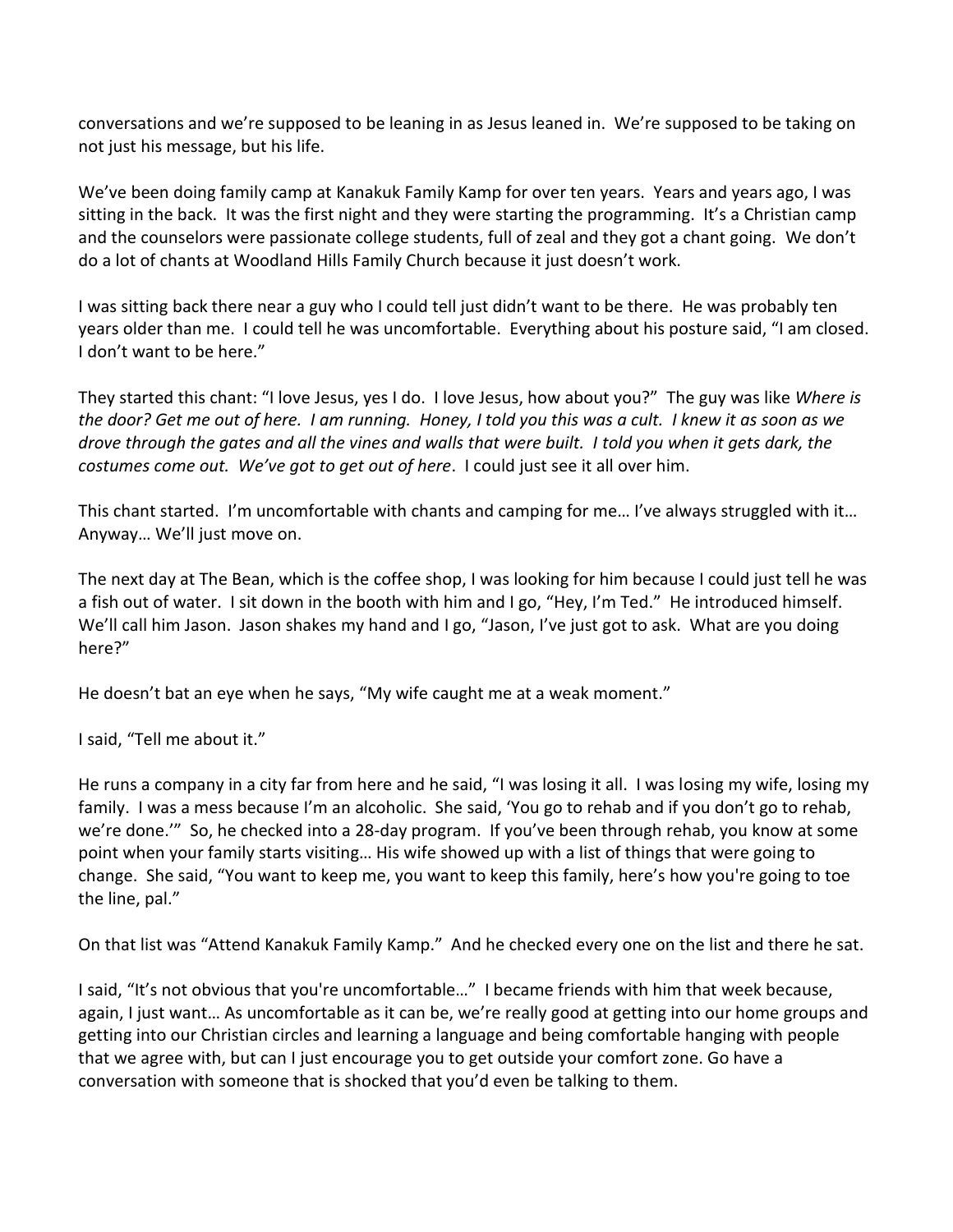Later that year, Jason invited me out. I was in his town speaking and he invited me to a restaurant. I get there… He had his own company and they take me back to this back room in this Italian restaurant with this big circle booth and I'm like, *Oh, the company is the Mob! I'm going to get wacked!* Now I'm on his turf. I'm super uncomfortable. We sit down and he's got the menu open. The whole staff of the restaurant comes out to greet him. I'm like, *He owns the restaurant! This is where he buries the people! They're buried in the basement!* The chef comes out talking to him and I'm thinking, *You better get this order right or you'll get wacked.* But, we developed a friendship kind of like the odd couple. It was like this really shouldn't work…

I get pretty comfortable… I am a Caucasian Midwesterner that when I visit other cities and towns, it's time to get outside of my comfort zone and have a conversation with someone who doesn't look like me, doesn't talk like me, doesn't understand life like me. I think this was modeled to us in our savior and would be true of our gathering. May we just guard our hearts from becoming a place where we're just loving and kind and accepting of people that look like us and talk like us and walk like us. We want to be friendly, accepting everyone and removing every possible unnecessary barrier to that.

### **A friendly church prioritizes salvation.**

It's not just about accepting and removing barriers; a friendly church prioritizes salvation. Have you ever been on an airplane… I love when the pilot comes out with that passive aggressive announcement. He says, "The crew is here primarily for your safety." He's giving that to you before you give the flight attendants a hard time. They really weren't hired to give you half a glass of Diet Coke. That's not their priority. Their priority is to teach you how to brace for impact. Their priority is to show you how to get the door open. Their priority is to show you how to get the raft out of the plane. I still crack up at that. If a plane goes down… I can't inflate a raft on dry land in a good situation and I'm going to do it in a narrow cab this big and get it out of the plane? So, when they ask if you are willing and able to assist, I'm like, "Yeah, they can follow my butt off this plane. I'm getting off of here as soon as possible." But, they give you that announcement because what are they saying? Your safety is of utmost importance.

This is now my new parenting motto. I tell my kids all the time, "I am here for your safety, not your comfort because I'm your dad and I love you." The big one right now with the kids in the car is they want to be comfortable when we're on long trips in the car. You'll look back in the seat... I don't know if you have a minivan, but in a minivan, when the seats recline, they'll have the waist strap up around their chest somewhere and they'll have the shoulder part going right across their face. I wake them up.

We were driving through Kansas and you know it's about a 37-hour drive from one end of Kansas to the other. It' a long drive through Kansas. I look over at Corynn and she's slouched down in the seat and she has the seatbelt across her face. I wake her up to put the seatbelt on right.

She's like, "Why are you waking me up?"

I go, "Oh, because I was sitting her thinking of ways I could make you uncomfortable." Which is what parents do at night after the kids go to bed. They sit up, wring their hands, and think about how they can make their kids' lives miserable tomorrow. "Let's just give them things to be rude and mean."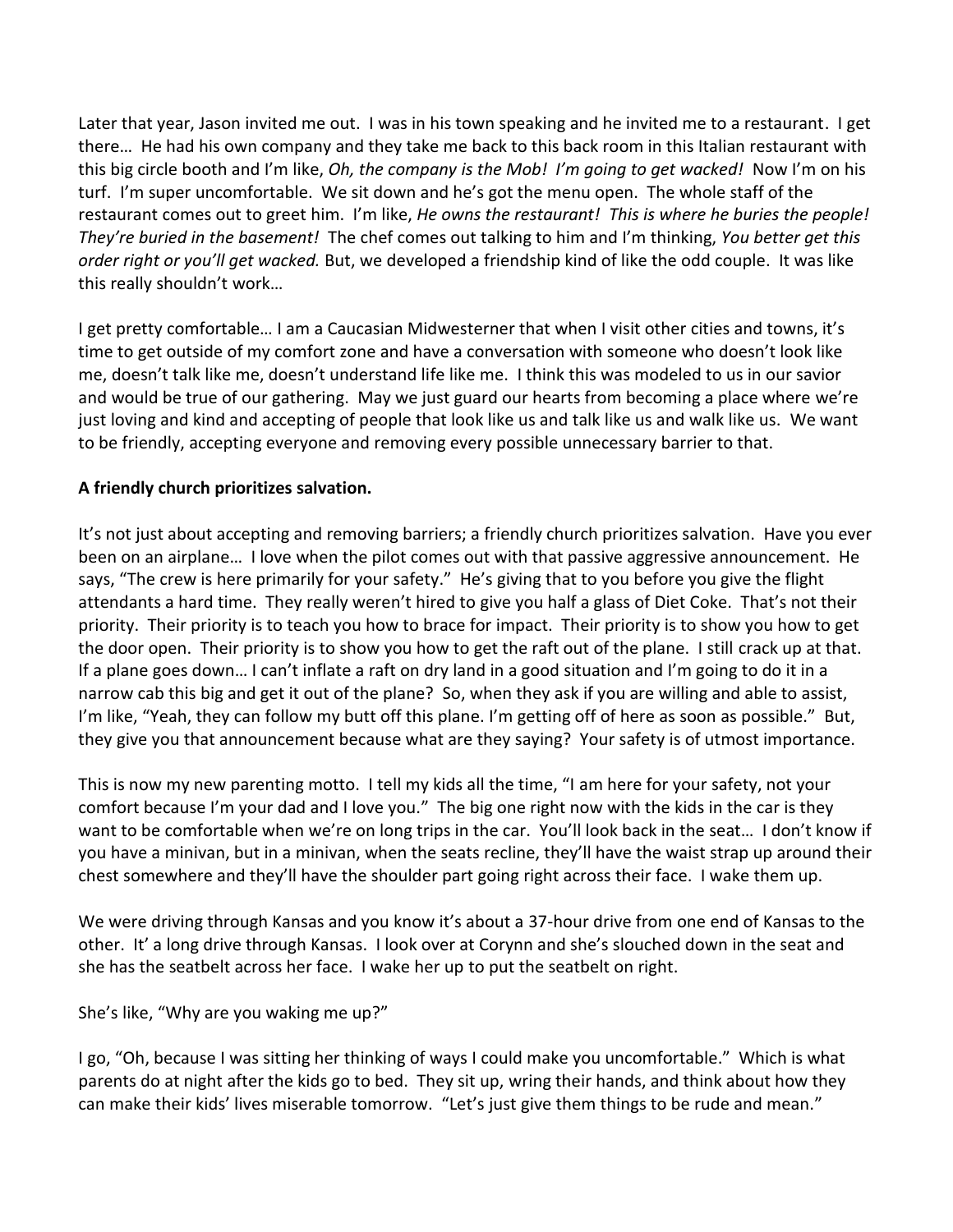"No. I'm here primarily for your safety. And I've already told you this. In Kansas, there are no people, only wildlife. Driving down the road at 75 miles per hour, a deer can hop up out of this ditch at any moment and you'll lose half your face. I need you to sit up, put the seatbelt on right. I'm here for your safety more than your comfort."

Can I just tell you as a church? Please hear that. If you're here for the very first time… "So, Ted, I'm living with my boyfriend." "Ted, I'm part of the LGBT community." "Ted, I like to smoke weed." "Ted, I'll probably give people the finger in the parking lot." We don't allow our elders to do that anymore, so we are also going to be changing you on that, too.

Can I share with you a verse we shared several weeks ago? "Wounds from a friend can be trusted, but an enemy multiplies kisses." When we speak truth to you, it's because we love you, because we care about you. Remember when we made this quote? "A friend accepts you for who you are, but loves you too much to see you stay that way." That's true of you. That's the heart of this church for you. We want you to know that about us. We want you to know without Jesus, you will die and spend eternity in hell.

But, we love you too much. We want to tell you how to avoid that. We want to tell you about the one who changes your life, changes your direction, changes your path, changes your journey, changes where you will spend eternity. We love you and accept you and remove barriers for that point. We want you to understand the message of the gospel. You're like, "Well, I love all coffee." We just want you to be caffeinated while we tell you all this. Sit in nice chairs, be comfortable, but we're here to proclaim to you. We're here primarily for your safety more than your comfort. We want you to know that Jesus is Lord and if you will confess that with your mouth and believe in your heart that Jesus has been raised from the dead, you will be saved. That's the priority of this church. We're not just accepting people and loving people and caring for people for no purpose. The purpose is that you would know the one who died for your sins, that you would confess that he is Lord and believe in your heart that he has been raised from the dead.

Father, it is in the name of Jesus that we thank you for a church that accepts everyone, removes barriers, but prioritizes salvation. With heads bowed right now and eyes closed, I'm just going to ask that if you've never place faith in Jesus, but today you say, "Okay, I'll get it." Someone struggled with this earlier saying, "It just sounds like you have a conditional acceptance here at this church that you accept me so long as…" No, we accept you right where you are, but we love you too much to see you stay there. It's not a conditional acceptance; it's pointing out your need for a savior.

If you've never confessed Jesus as Lord and you've never placed faith alone in Christ alone, I pray that this moment would be that time for you and I'm just going to invite you to pray in your own words. Father, I come to you a sinner, knowing that I am of my father the devil and a child of darkness. I repent of my sin, I change my mind about what I believe about me and what I believe about you. I'm not longer the source of my salvation; I am trusting in the name of Jesus, the name above all names. He is Lord and he died for me and today I trust him as my savior.